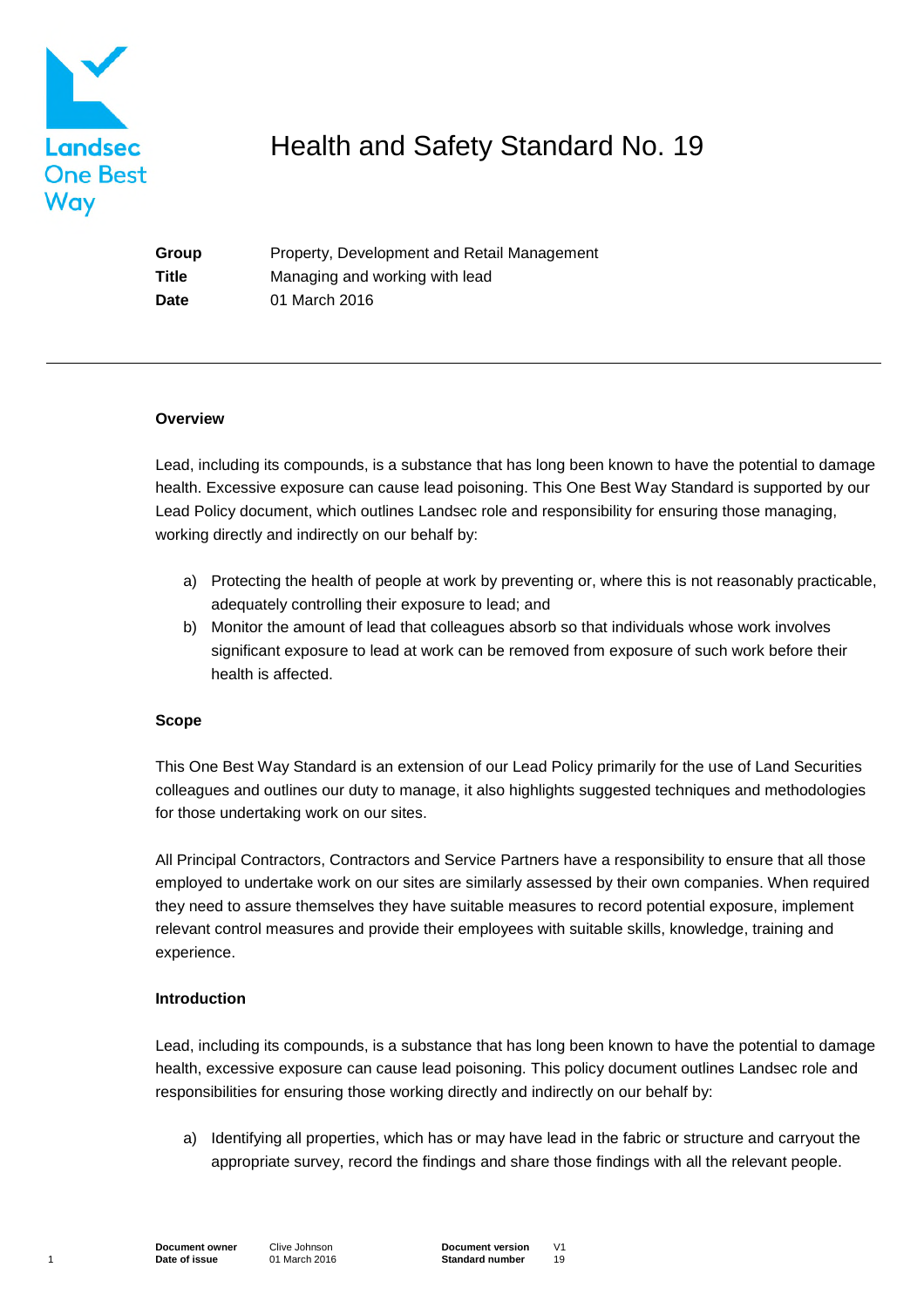

- b) Protecting the health of people at work by preventing or, where this is not reasonably practicable, adequately controlling their exposure to lead; and
- c) Ensure monitoring the amount of lead absorb so that individuals whose work involves significant exposure (as defined by the Regulations) to lead at work can be taken off such work before their health is affected.

## **Legal requirements**

Landsec takes its responsibilities to those affected directly and indirectly affected by its activities seriously. We ensure that we do not knowingly affect any person and that we will ensure suitable management of all works to comply and exceed the requirements of the Control of Lead at Work Regulations 2002, work in accordance with the Control of Lead at work Approved Code of Practice (Third edition) L132 and consult industry guidance Lead and You (INDG305 (rev2)

# **Application of the regulations**

The Regulations apply to any type of work activity, e.g. handling, processing, repairing, maintenance, storage, disposal etc. which could expose colleagues and any other person to lead as defined in regulation 2 of the Regulations, i.e. to:

- a) metallic lead, its alloys, and all its compounds including lead alkyls
- b) lead when it is a component of any substance or material

The lead must also be in a form in which it is likely to be:

- a) inhaled, e.g. lead dust, fume or vapour
- b) ingested, e.g. lead powder, dust, paint or paste
- c) absorbed through the skin, e.g. lead alkyls or lead naphthenate

All Principal Contractors, contractors, Service Partners and visitors also have a responsibility to ensure that those employed to undertake work on our sites are similarly assessed by their own companies, and in accordance with their own policy.

## **Site works, pre-project survey**

Before commencing any work on site we will ascertain the age of the building and where the disturbance or refurbishment of pre-1960s paintwork is likely we will instruct a Lead Survey, (see Knowledge Library for Approved List Lead Surveyors) the most appropriate survey will be discussed with the surveyor, and supported by the Health and Safety Team, but will include a blend of:

- 1. Bulk sampling and analysis
- 2. X-ray Fluorescence (XRF) Inspections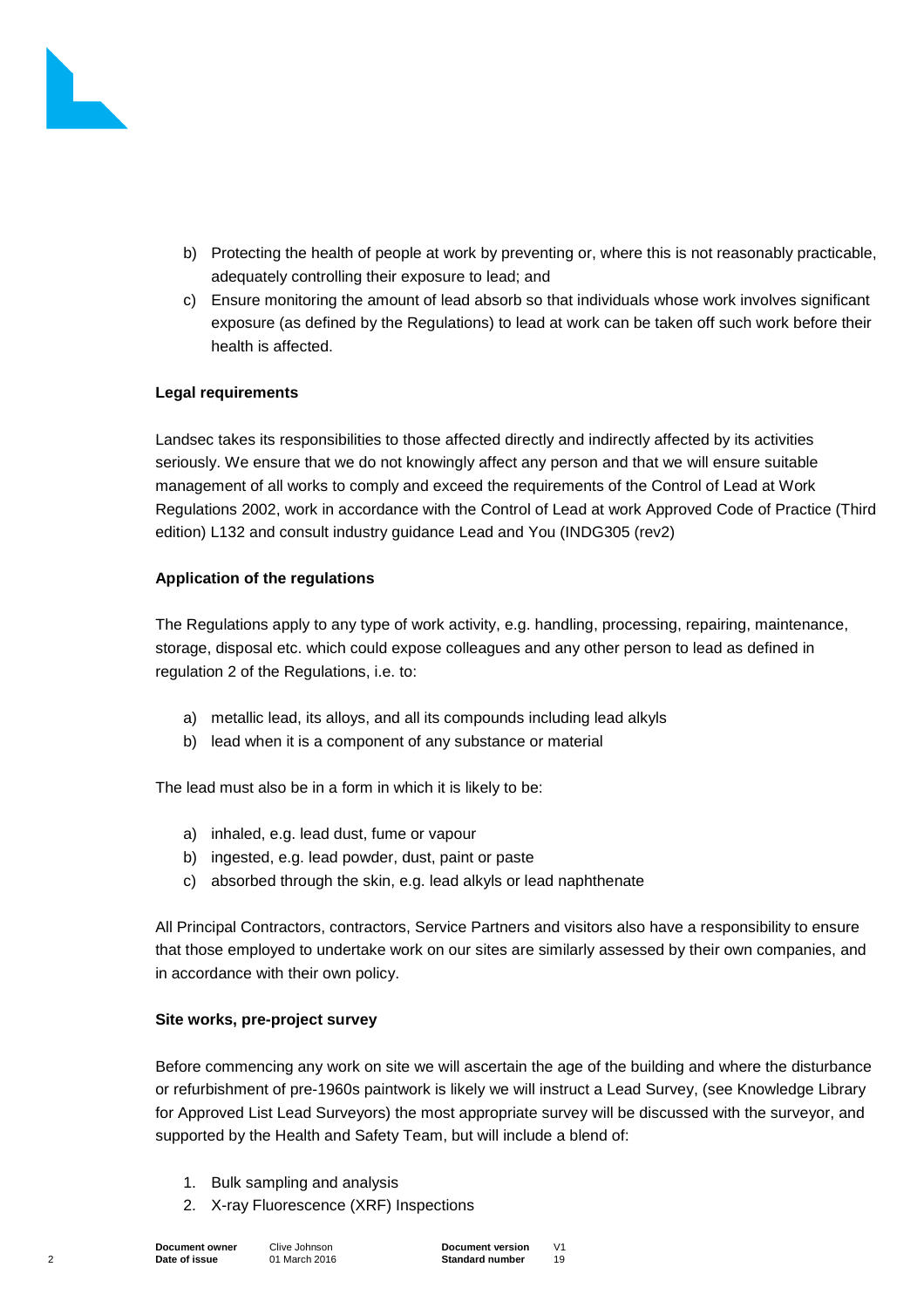

Copies of the lead survey will be uploaded to Landsec Compliance portal DataStation to ensure it's up to date, consistent and available for the duration of property ownership. Copies of the lead survey will also form part of our risk assessment.

#### **What do we have to do?**

#### **Assess the risk to colleagues**

- 1. undertake a suitable and sufficient assessment, using the lead survey as a guidance document
- 2. identify and implement all relevant control measures
- 3. record the significant findings

#### **Review significant exposure – measure**

A colleague's exposure to lead is significant if one of the following three conditions is satisfied:

- a) Exposure exceeds half the occupational exposure limit for lead; or
- b) There is a substantial risk of the employee ingesting lead; or
- c) If there is a risk of an employee's skin coming into contact with lead alkyls or any other substance containing lead in a form, e.g. lead naphthenate, which can also be absorbed through the skin

## **What is significant exposure and what do we do?**

If our colleagues' exposure to lead is 'significant'. We need to:

- Provide colleagues with protective clothing
- Make arrangements for laundering contaminated clothing
- Measure the level of lead in the air they are exposed to, and advise colleagues of the results.

If exposure to lead cannot be kept below a certain level – known as the occupational exposure limit (OEL) we will issue them with respiratory protective equipment and provide them with the training to use the equipment plus arrange to measure the level of lead in their body. This is done by a doctor at their place of work and we will advise them of the results of their tests – typically we will undertake this every three months but this frequency varies on site and potential risk

## **Introduce control measures, and carry out air monitoring if exposure is significant**

a) Introduce control measures to ensure that the amount of lead in the air in the breathing zone of any employee does not exceed the appropriate occupational exposure limit (OEL); and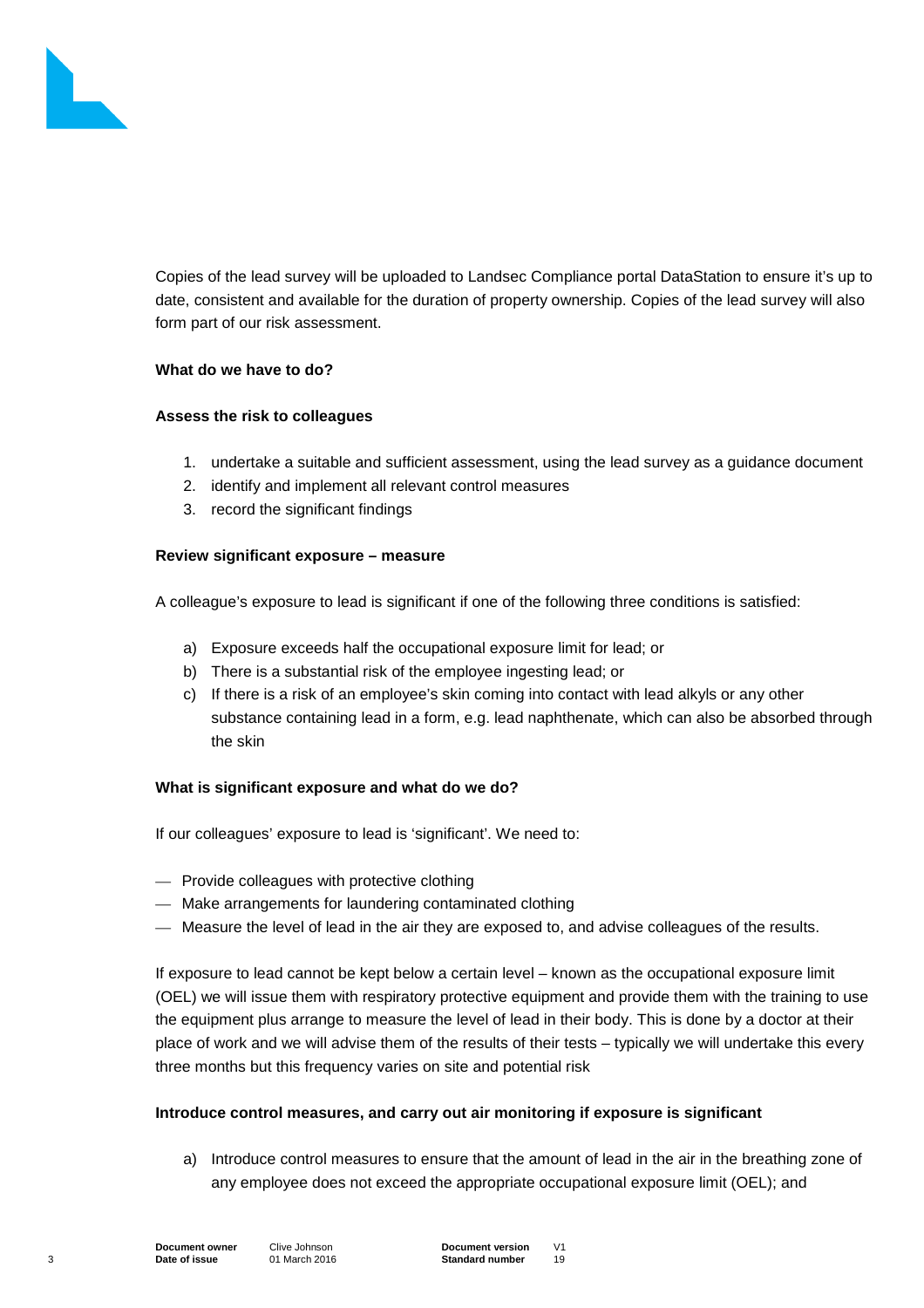

b) Carry out a regular programme of air monitoring if the assessment shows that the exposure to lead is liable to be significant, e.g. above the trigger level of half the OEL, to check that the control measures are working effectively and the OEL is not exceeded.

# **Provide colleagues with information, instruction and training**

Employers have a duty to colleagues to provide them with suitable and sufficient information, instruction and training. The information to be given to colleagues includes:

- a) The possible risks to health of exposure to lead.
- b) Details of the appropriate occupational exposure limit for lead, the action level and suspension level
- c) The results of the employer's assessment of the work.
- d) The appropriate precautions and actions they should take to protect themselves and other colleagues from exposure to lead.
- e) The results of any air monitoring and health surveillance that relate to them personally.

We will ensure, where reasonably practicable, that all lead is removed from site in a controlled manner preceding any intrusive work and in accordance with all health, safety and environmental requirements.

Should total removal be impractical, following guidance from the survey, we will ensure that all those working on a Landsec site, will be provided, via the Principle Designer and Principal Contractor, a copy of the most up to date Lead Survey (this information must also be included in the pre-construction information and the construction phase plan).

We will ensure the Principal Designer and Principal Contractor acknowledges receipt of the survey, and has a suitable mechanism to disseminate the information to all relevant persons, and following receipt of the report will:

- Assess the risk to their colleagues health, and others who can be affected by any proposed work to decide whether or not their exposure is 'significant' and what precautions are needed to protect their colleagues health and record this
- If it is significant, the Principal Contractor, contractor, Service Partner or visitor will, at their own financial expense and in accordance with their policy requirements:
- Put in place systems of work and other controls, such as fume and dust extraction, to prevent or control persons exposure to lead, and keep equipment in efficient working order, in accordance with statutory requirements, industry best practice and manufacturers guidance
- Provide washing and changing facilities, and places free from lead contamination where their colleagues can eat and drink
- Advise their colleagues about health risks from working with lead and precautions they should take via any medium they deem suitable